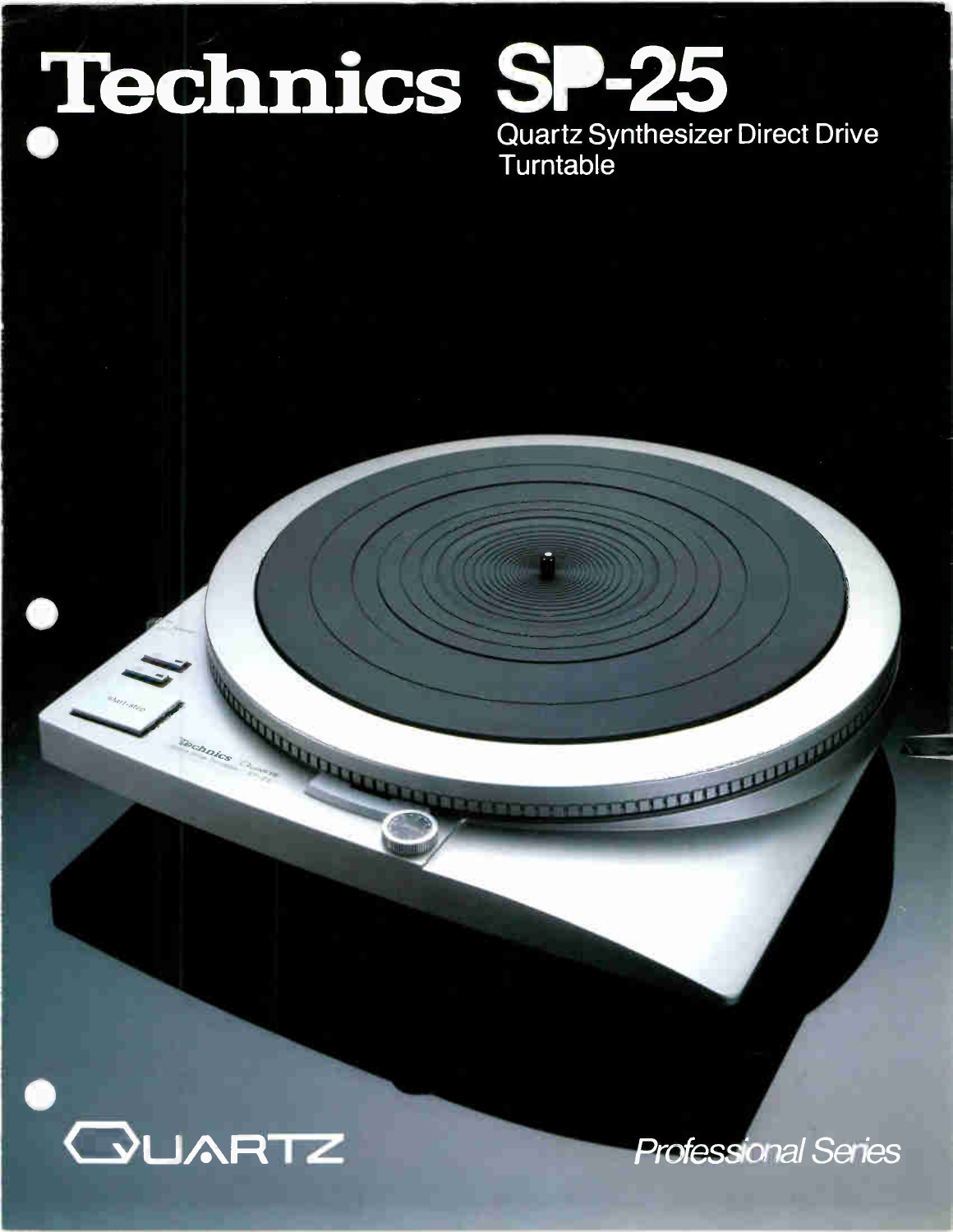

## High Standards of Professional Performance and Flexibility

When you are looking for the best turntable your money can buy, it makes sense to see what professionals choose. In a vast number of cases that means a turntable from Technics, the originator of direct drive turntables. For example, the SP-10MKII was originally designed for home use but soon gained favorable reputation among broadcast stations around the world for high performance and durability. Over a thousand SP-10MKII's are used by broadcasters in over 25 countries around the world, including many broadcast stations in the United States. The new SP-25 offers you a similarly high professional standard of excellence, plus the kind of flexibility and convenience that is important for home use. Features include total quartz-locked pitch control within ±6% range from rated speeds, full cycle detection FG, extremely high torque for fast starts and load

stability, large turntable platter with extra-high moment of inertia, electronic braking system, integral rotor/platter motor construction, and highly effective damping.

#### Total Quartz-Locked Continuous

Pitch Adiustment within  $\pm 6\%$ Quartz-locked control means virtually perfect speed accuracy. But in most quartz-controlled turntables, this accurate speed control circuit must be defeated when pitch changes are required.

Now, with the SP-25, pitch is variable continuously (analogically) by up to ±6% under total quartz-locked control. The ±6% pitch control is effected by operating a rotary knob. (Precision scales are provided for your reference).

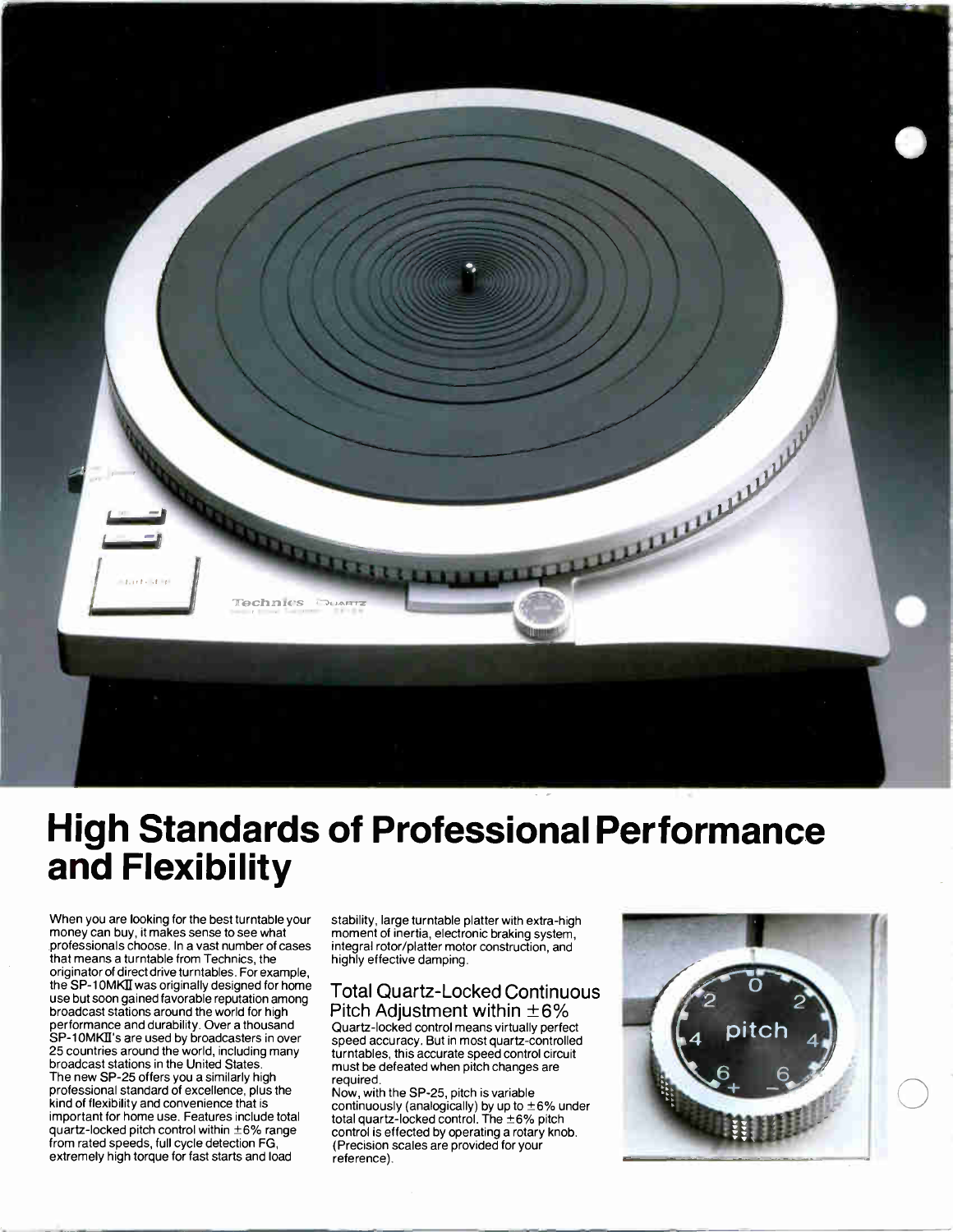With this precision system you can match the pitch of a record to that of a musical instrument, or expand and compress playing times to fit a given broadcasting time slot.

Single-row platter markings and quartz oscillated strobe illuminator are also provided indicating exact 33-1/3 or 45 rpm rated speed.

#### High Torque for Fast Starts

The integral rotor/platter motor delivers 1.5 kg·cm (1.3 lb·in) of starting torque. This high torque gives very quick starts enabling the platter to reach 33-1/3 rpm within 0.7 sec. (a quarter of a turn). This is a big advantage in many professional applications where fast cueing is a necessity.

#### Excellent Load Characteristics for Steady Speed

Speed fluctuation due to load torque (caused by tonearm or record cleaner drag) is virtually eliminated thanks to the elaborate electronic circuits. It is 0% within 1.0 kg $cm$  (0.87 lb $\cdot$ in). If you could place 100 tonearms tracking 2 grams each onto this turntable, it would still rotate at precisely the chosen speed.

#### Large Turntable Platter with Threefold Damping

To isolate the turntable and damp out external vibrations, the targe 33.9 cm aluminum diecast turntable platter of the SP-25 is damped on three surfaces. Specially fabricated rubber matting is placed in the underside along with underside rim of the turntable platter. And the thick turntable sheet (rubber matting) covers the top of the platter. As a result, acoustic isolation is maintained even at high sound pressure levels.

#### Precision Diecast Aluminum Base

Like the platter itself, the turntable base is made of precision-made diecast aluminum. Thanks to this turntable base and the other anti-resonance measures incorporated in the SP-25, this turntable exhibits excellent resistance to acoustic feedback.

#### Other Fine Features

- \*Quick stop is achieved with a fully electronic braking system.
- **\*Soft-touch start, stop and power on/off** switches allowing precision control capability without the annoyance of accidental operation.
- \*Technics famous integral rotor/platter motor construction with full cycle detection FG.